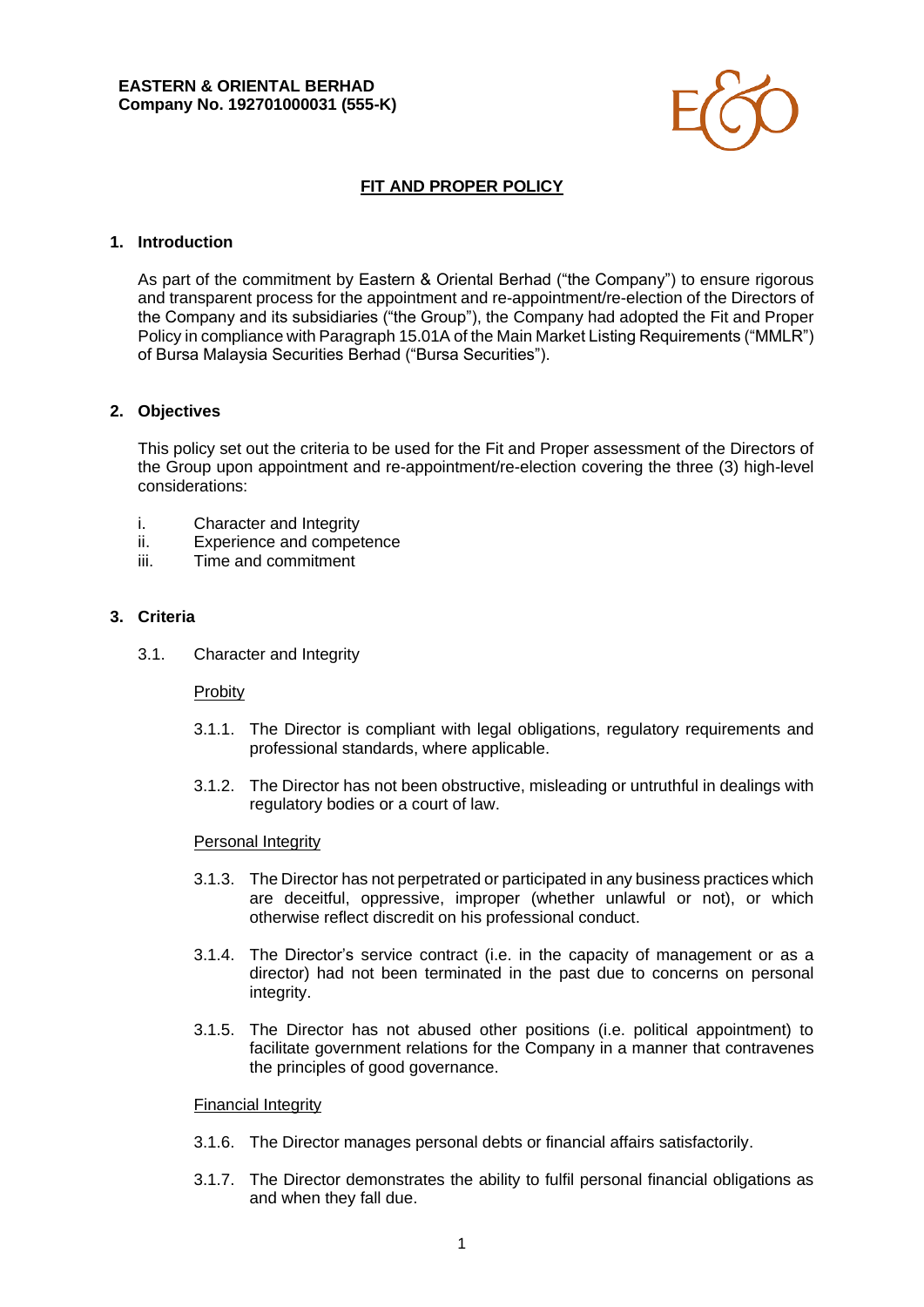## **Fit and Proper Policy**



### Reputation

- 3.1.8. The Director is of good repute in the financial and business community.
- 3.1.9. The Director has not been the subject of civil or criminal proceedings or enforcement action, in managing or governing an entity for the past 10 years.
- 3.1.10. The Director has not been substantially involved in the management of a business or company which has failed, where that failure has been occasioned in part by deficiencies in that management.
- 3.2. Experience and competence

#### Qualifications, training and skills

- 3.2.1. The Director possesses education qualification that is relevant to the skill set that the director is earmarked to bring to bear onto the boardroom (i.e. a match to the board skill set matrix).
- 3.2.2. The Director has a considerable understanding on the workings of a corporation.
- 3.2.3. The Director possesses general management skills as well as understanding of corporate governance and sustainability issues.
- 3.2.4. The Director keeps knowledge current based on continuous professional development.
- 3.2.5. The Director possesses leadership capabilities and a high level of emotional intelligence.

#### Relevant experience and expertise

3.2.6. The Director possesses relevant experience and expertise with due consideration given to past length of service, nature and size of business, responsibilities held, number of subordinates as well as reporting lines and delegated authorities.

#### Relevant past performance or track record

- 3.2.7. The Director had a career of occupying a high level position in a comparable organisation, and was accountable for driving or leading the organisation's governance, business performance or operations.
- 3.2.8. The Director possesses commendable past performance record as gathered from the results of the board effectiveness evaluation.
- 3.3. Time and Commitment

#### Ability to discharge role having regard to other commitments

3.3.1. The Director able to devote time as a board member, having factored other outside obligations including concurrent board positions held by the Director